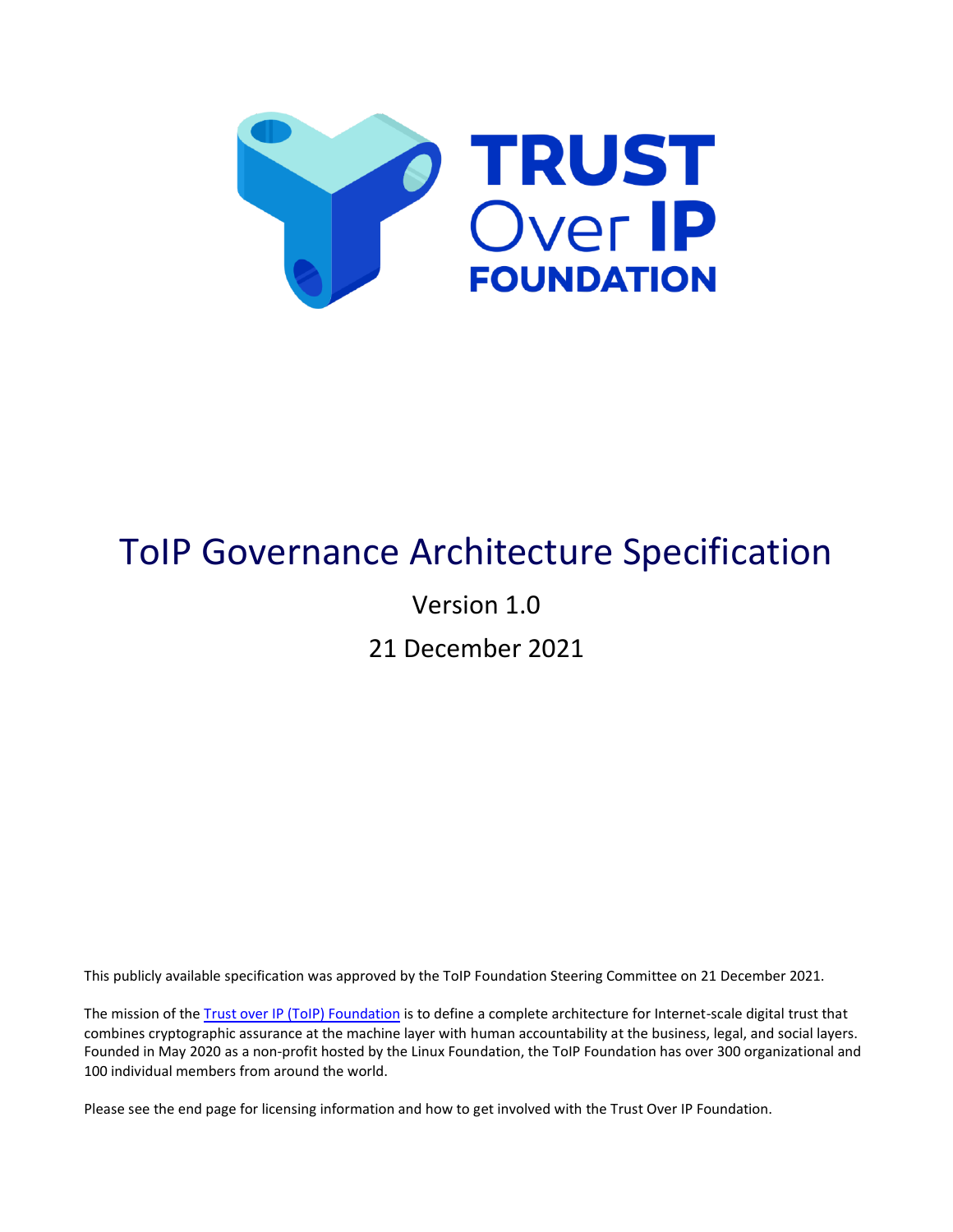

## **Table of Contents**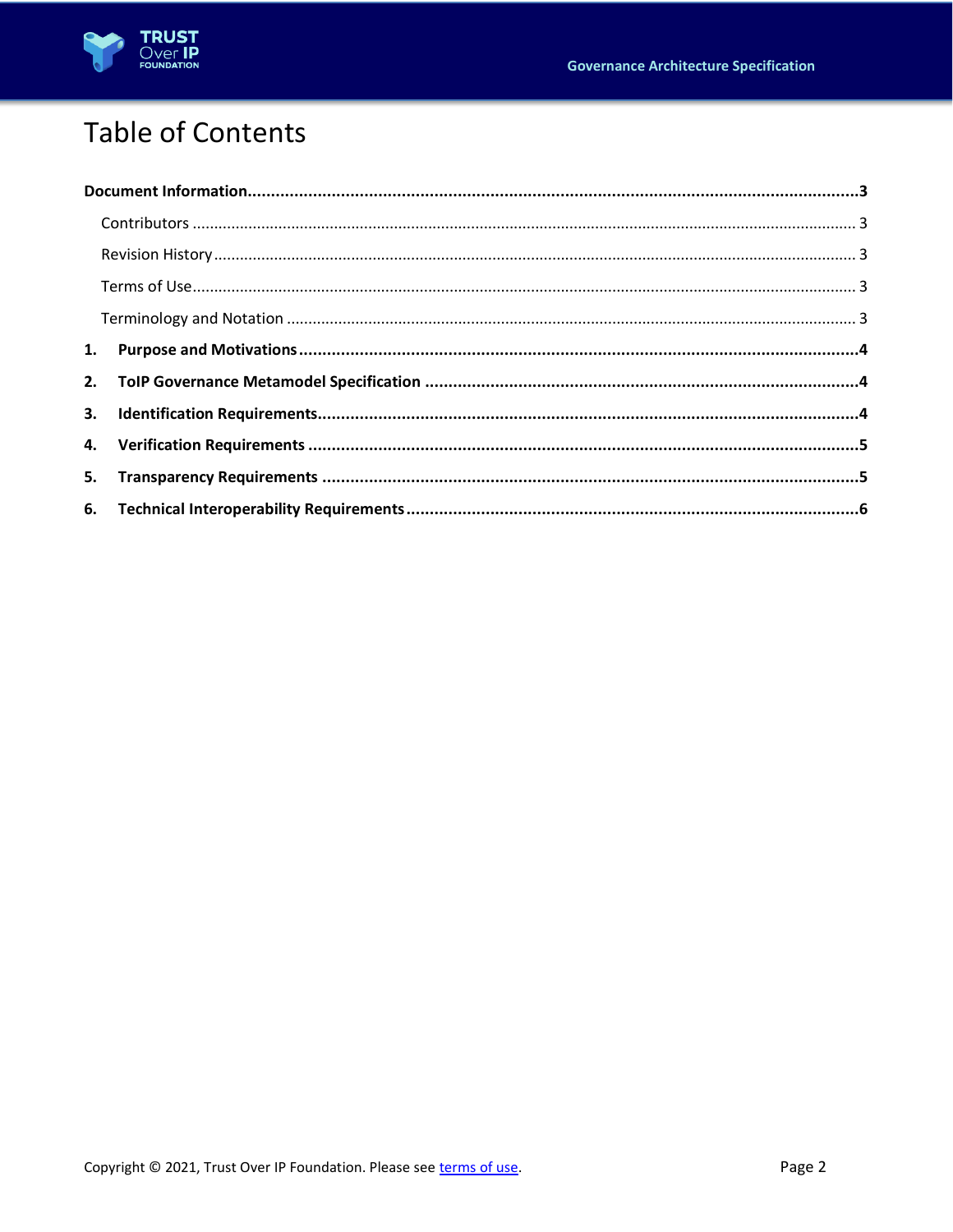

### <span id="page-2-1"></span>Document Information

#### <span id="page-2-2"></span>**Contributors**

This specification was a deliverable of the [ToIP Governance Stack Working Group](https://wiki.trustoverip.org/display/HOME/Governance+Stack+Working+Group) co-chaired by:

- Drummond Reed Evernym
- Scott Perry Scott S. Perry CPA, PLLC

#### <span id="page-2-0"></span>Revision History

| <b>Version</b>                | Date Approved    | <b>Revisions</b>    |
|-------------------------------|------------------|---------------------|
| .1 <sub>c</sub><br><b>1.U</b> | 21 December 2021 | Initial Publication |

#### <span id="page-2-3"></span>Terms of Use

These materials are made available under and are subject to the Creative Commons Attribution 4.0 International license [\(http://creativecommons.org/licenses/by/4.0/legalcode\)](http://creativecommons.org/licenses/by/4.0/legalcode).

THESE MATERIALS ARE PROVIDED "AS IS." The Trust Over IP Foundation, established as the Joint Development Foundation Projects, LLC, Trust Over IP Foundation Series ("ToIP"), and its members and contributors (each of ToIP, its members and contributors, a "ToIP Party") expressly disclaim any warranties (express, implied, or otherwise), including implied warranties of merchantability, non-infringement, fitness for a particular purpose, or title, related to the materials. The entire risk as to implementing or otherwise using the materials is assumed by the implementer and user.

IN NO EVENT WILL ANY ToIP PARTY BE LIABLE TO ANY OTHER PARTY FOR LOST PROFITS OR ANY FORM OF INDIRECT, SPECIAL, INCIDENTAL, OR CONSEQUENTIAL DAMAGES OF ANY CHARACTER FROM ANY CAUSES OF ACTION OF ANY KIND WITH RESPECT TO THESE MATERIALS, ANY DELIVERABLE OR THE ToIP GOVERNING AGREEMENT, WHETHER BASED ON BREACH OF CONTRACT, TORT (INCLUDING NEGLIGENCE), OR OTHERWISE, AND WHETHER OR NOT THE OTHER PARTY HAS BEEN ADVISED OF THE POSSIBILITY OF SUCH DAMAGE.

#### <span id="page-2-4"></span>Terminology and Notation

All terms appearing in **bold** in this **specification** are listed in either the [ToIP Core Glossary](https://trustoverip.github.io/toip/glossary) (based on the [ToIP](https://github.com/trustoverip/toip/wiki)  Core [terms wiki\)](https://github.com/trustoverip/toip/wiki) or the [ToIP Governance Glossary](https://trustoverip.github.io/gswg/glossary) (based on the [GSWG terms wiki.](https://github.com/trustoverip/gswg/wiki)) For more information see the [Terms Wiki](https://wiki.trustoverip.org/display/HOME/Terms+Wikis) page of the [Concepts and Terminology Working Group.](https://wiki.trustoverip.org/pages/viewpage.action?pageId=65700)

The key words "MUST", "MUST NOT", "REQUIRED", "SHALL", "SHALL NOT", "SHOULD", "SHOULD NOT", "RECOMMENDED", "MAY", and "OPTIONAL" in this document are to be interpreted as described in **[RFC 2119](https://tools.ietf.org/html/rfc2119)**.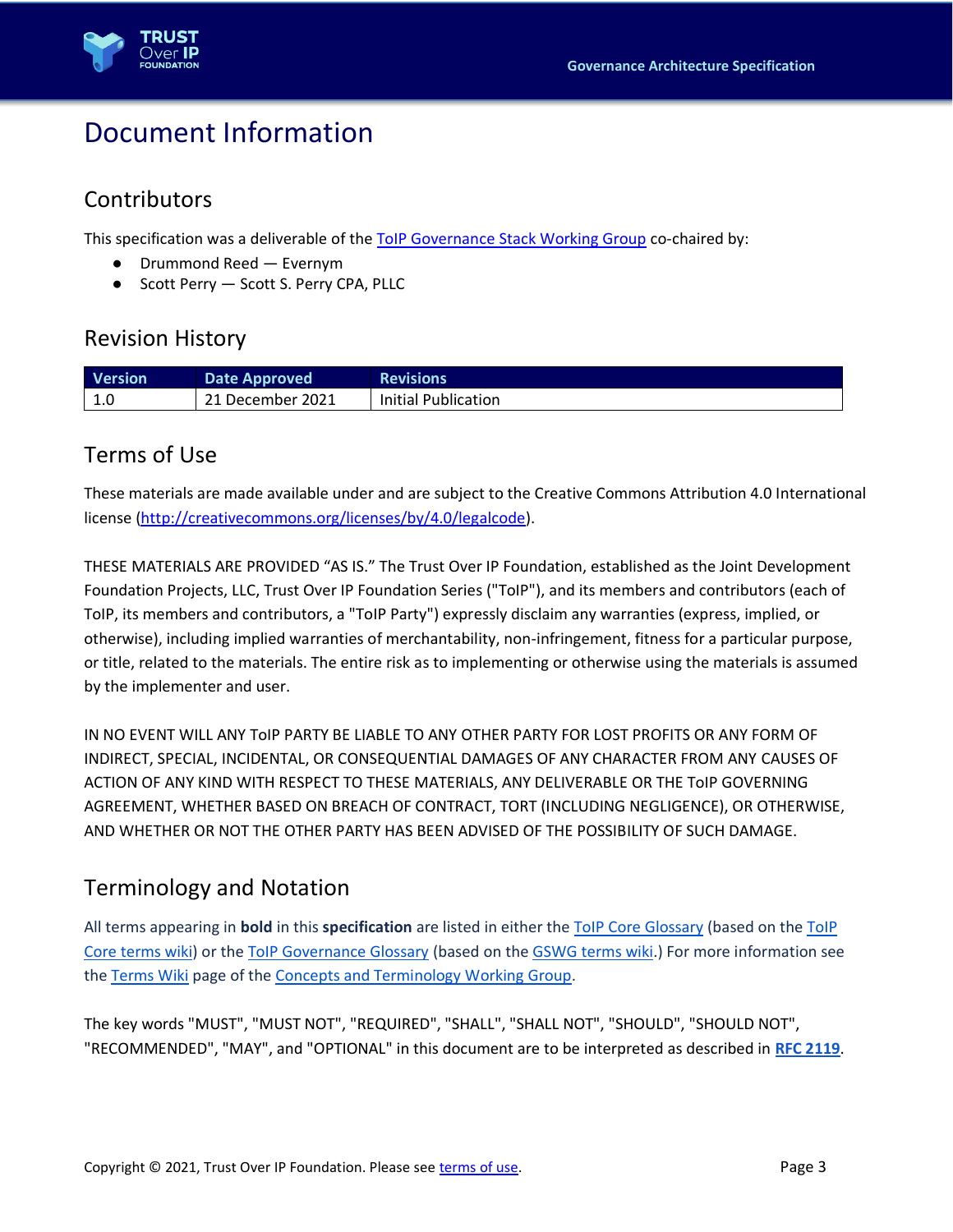

#### <span id="page-3-0"></span>1. Purpose and Motivations

The purpose of this ToIP **specification** is to specify the standard **requirements** that apply to all ToIPcompatible **governance frameworks** (GFs) regardless of their layer in the ToIP stack. The technical counterpart to this **specification** is the [ToIP Technology Architecture Specification.](https://wiki.trustoverip.org/display/HOME/ToIP+Technology+Architecture+Specification)

The overall purpose of the **ToIP governance stack** is to enable users of the **ToIP technology stack** to make **trust decisions** (especially those requiring **transitive trust**) based on GFs that include both **human-auditable requirements** and **machine-testable requirements**. While GFs are expected to be specialized for all four layers of the **ToIP stack**, certain interoperability **requirements** apply to all ToIP-compliant GFs regardless of layer. The goal of this **specification** is to specify those interoperability requirements in one place.

### <span id="page-3-1"></span>2. ToIP Governance Metamodel Specification

The Trust Over IP Foundation has developed a single [metamodel](https://en.wikipedia.org/wiki/Metamodeling) for GF documents called the **ToIP governance metamodel**. Because it brings together all **requirements** for the structure and content of ToIP-compliant GFs in one place, it is defined in a separate **specification**. All ToIP-compliant GFs MUST conform to the **requirements** of the [ToIP Governance Metamodel Specification.](https://trustoverip.org/permalink/ToIP-Governance-Metamodel-Specification-V1.0-2022-12-21.pdf)

### <span id="page-3-2"></span>3. Identification Requirements

To support **transitive trust** across trust boundaries, ToIP-compliant GFs and their components and **authorities** need to be identified by persistent, verifiable globally unique identifiers.

- 1. The following MUST have **public DIDs** compliant with the ToIP Technology [Architecture Specification:](https://wiki.trustoverip.org/display/HOME/ToIP+Technology+Architecture+Specification)
	- a. **Governing authorit(ies).**
	- b. **Administering authority** (if any).
	- c. **Primary document.**
	- d. All **governed parties** fulfilling **roles** defined in the GF (e.g., **issuers**, **verifiers**, **trust registries**).
- 2. The following SHOULD have **public DIDs** or **DID URLs** compliant with the [ToIP Technology Architecture](https://wiki.trustoverip.org/display/HOME/ToIP+Technology+Architecture+Specification)  [Specification:](https://wiki.trustoverip.org/display/HOME/ToIP+Technology+Architecture+Specification)
	- a. Each **controlled document.**
	- b. Each **policy**, **rule** or other normative subcomponent of a **controlled document.**
- 3. All **DIDs** and **DID URLs** specified in this section are subject to the following **policies**:
	- a. The **DID** for a GF document MUST remain the same for all versions of the document it identifies.
	- b. A new versionId parameter value MUST be assigned for every version of the identified document.
- 4. The GF MUST include one or more **policies** specifying the format for version identifier values and the **process** for assigning them.
	- a. These **policies** SHOULD be the same for all versions of all documents in the GF.
	- b. It is RECOMMENDED to use sequential integers for every version starting with "1".
	- c. The use of minor version numbers (e.g., "1.1", "1.2", "1.3") is NOT RECOMMENDED.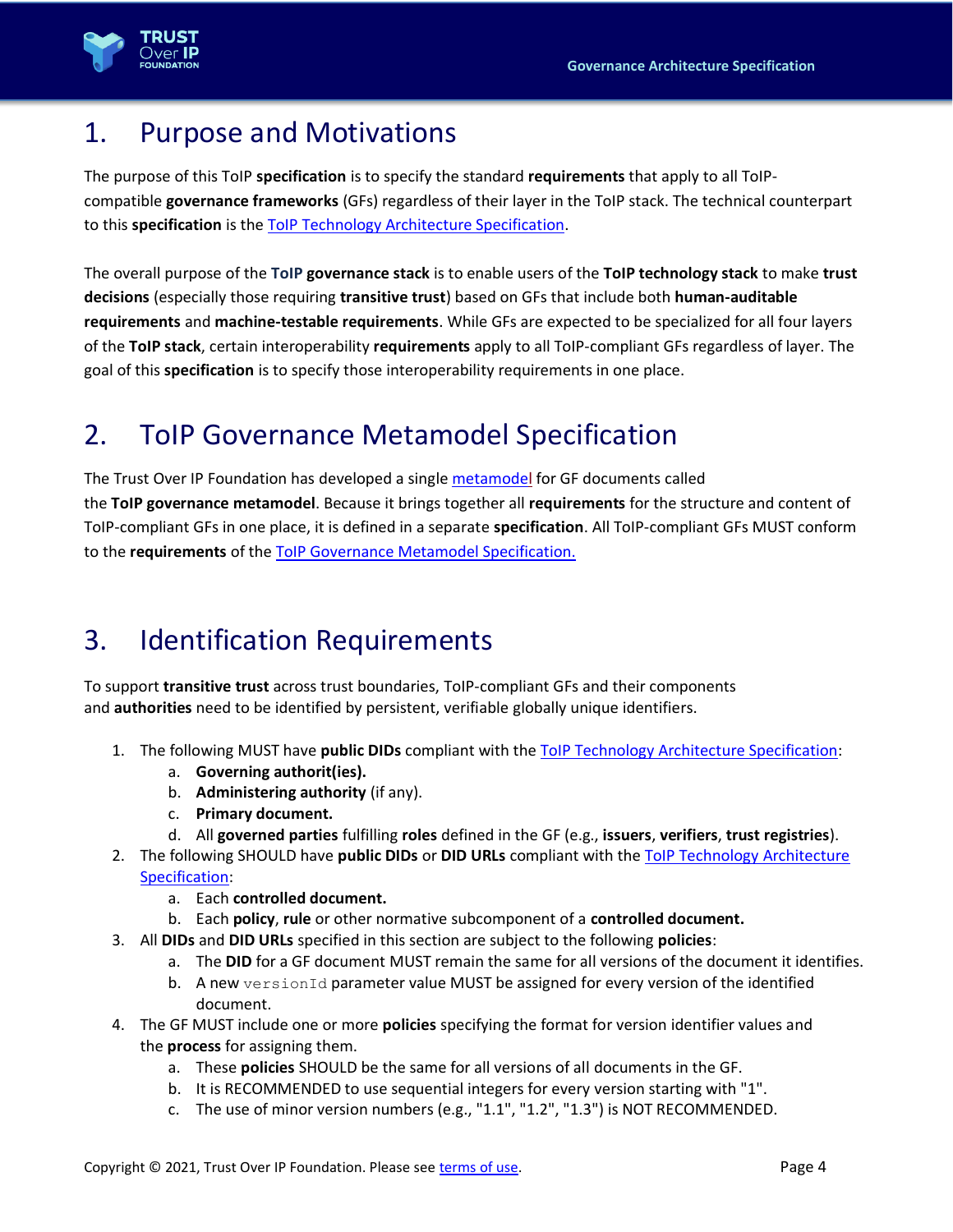

- 5. A **DID URL** that includes a resource parameter with a value of true MUST return the identified document directly.
	- a. If this **DID URL** does not include a versionId parameter value, it MUST return the current version of the identified document
	- b. If this **DID URL** includes a versionId parameter value, it MUST return the identified version of the identified document.
	- c. If this DID URL includes a versionId parameter value for a version that does not exist, it MUST return a "Resource Not Found" error.

#### <span id="page-4-0"></span>4. Verification Requirements

To support the verifiability needed for **transitive trust**, the following verification **requirements** apply to ToIPcompliant GFs:

- 1. The **governing authority** SHOULD publish a digital signature in its current **DID document** over the hash of the current version of its **primary document**.
- 2. The **governing authority** or **administering authority** SHOULD:
	- a. Register the public DID and all authorized **roles** for a **governed party** in a **trust registry**.
	- b. Issue **verifiable credentials** to all **governed parties** serving in a **role** defined by the GF.
	- c. Issue those same **verifiable credentials** in a publicly available **credential registry** as specified by the GF.
- 3. If the GF includes **certification policies,** the qualified **certifying parties** SHOULD:
	- a. Issue **certification credentials** to **governed parties** as directed by the GF.
	- b. Issue those same **verifiable credentials** in a publicly available **credential registry** as specified by the GF.

#### <span id="page-4-1"></span>5. Transparency Requirements

To support the transparency needed for **transitive trust**, a publicly available ToIP-compliant GF:

- 1. MUST be published at a publicly-accessible URL.
- 2. MUST have a **DID.**
- 3. MUST publish the following in the corresponding **DID document:**
	- a. An alsoKnownAs property whose value is the publicly accessible URL.
	- b. The public key(s) for the DID.
	- c. All **service endpoints** specified in the GF.
- 4. SHOULD be localized into all human languages required by its **trust community**.
- 5. SHOULD be accessible under the [W3C Accessibility Guidelines](https://www.w3.org/WAI/standards-guidelines/).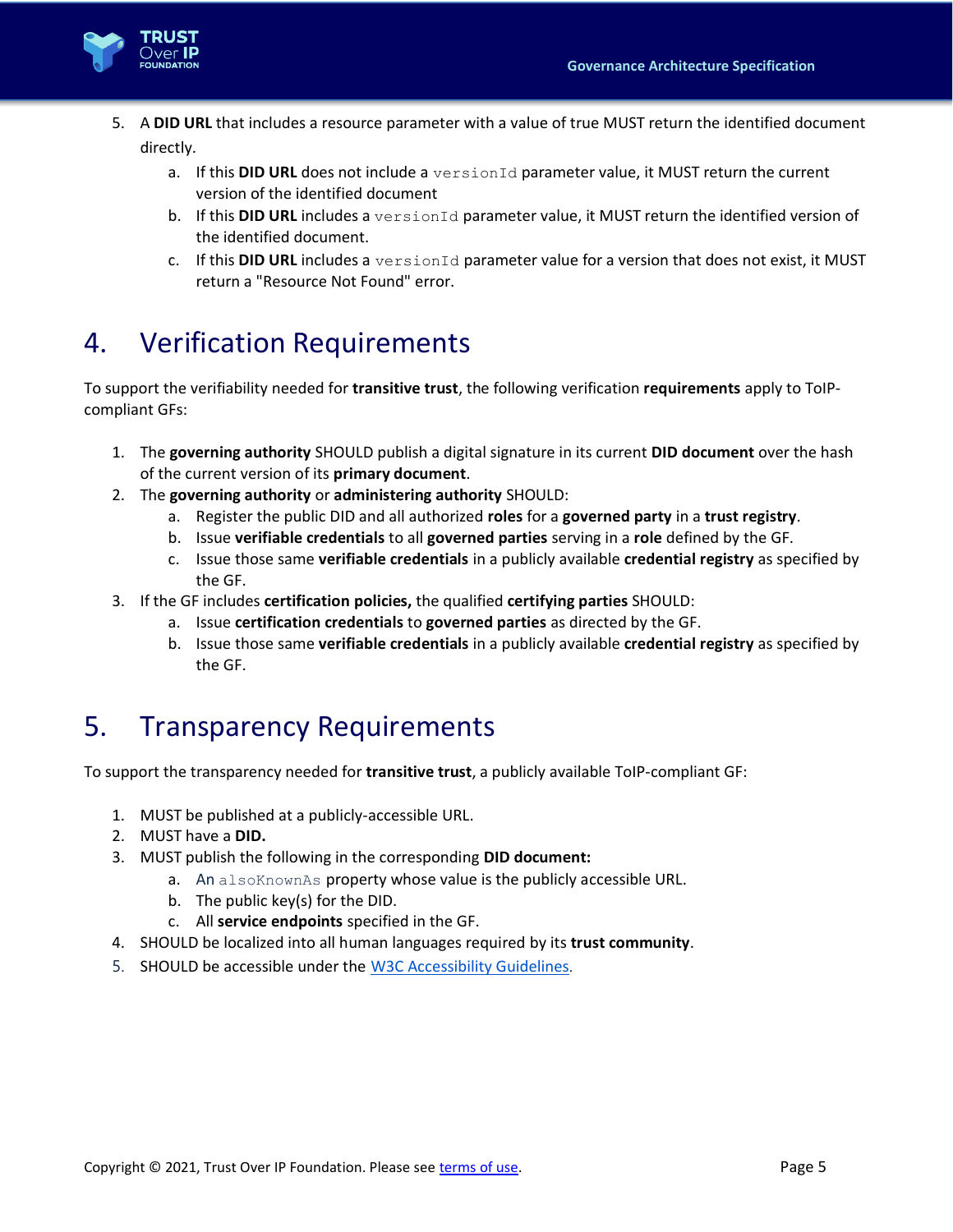

### <span id="page-5-0"></span>6. Technical Interoperability Requirements

To support the interoperability needed for **transitive trust**, a publicly available ToIP-compliant GF:

- 1. MUST specify technical interoperability **requirements** using ToIP **specifications** and **recommendations** whenever possible.
- 2. SHOULD specify any additional technical interoperability **requirements** using publicly available open standard **specifications** or **specification profiles**.